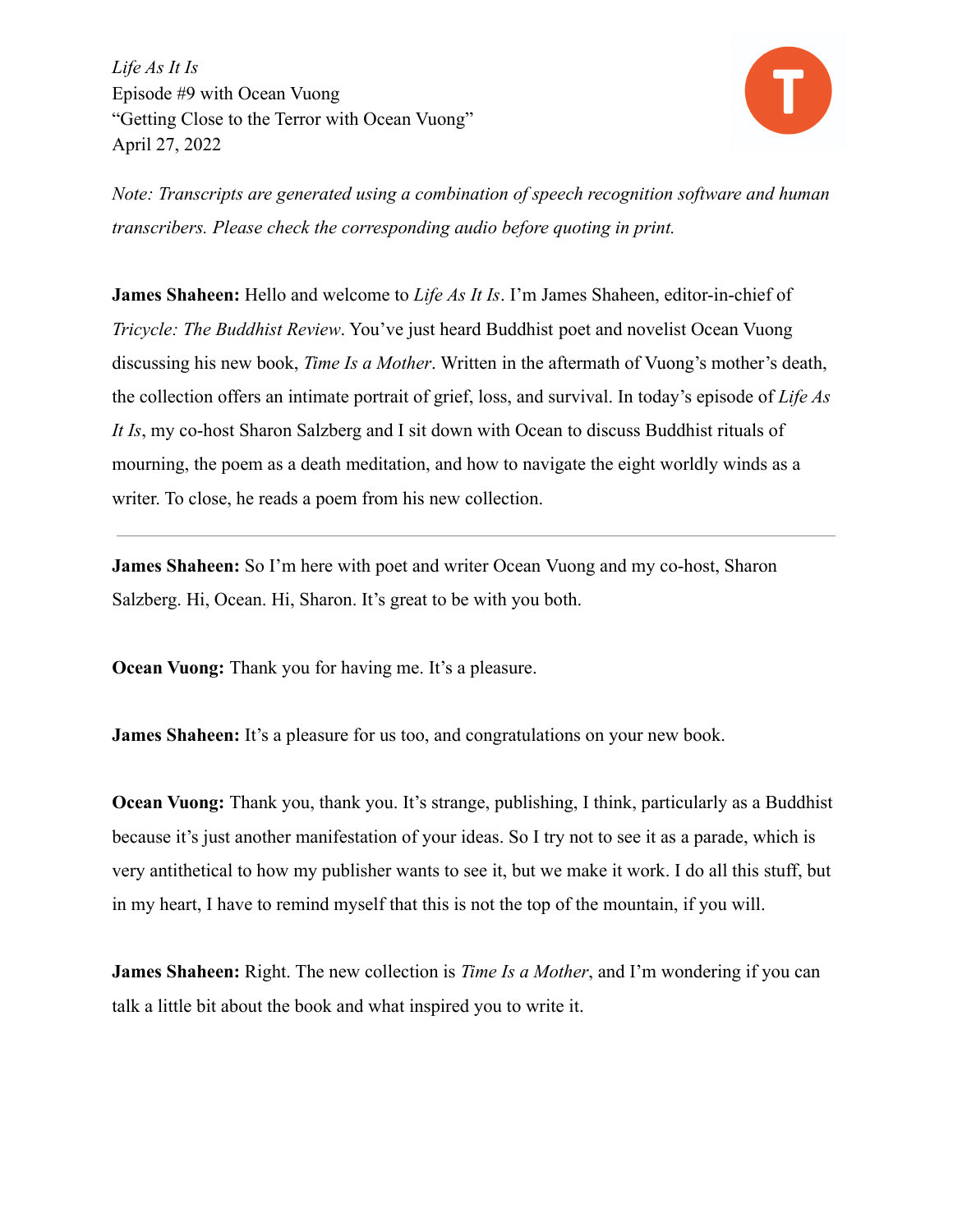

**Ocean Vuong:** It's hard to say. I write one poem at a time, and I write very slowly. My first collection took eight years; this one took about six. I realized that so much of my work is around loss and grief, and so much of Buddhism is the investigation therein, and so I think, for me, the American enterprise of curiosity and artmaking is one in which we reckon with loss. This is a country filled with ghosts. And so the private and then the personal and then the social loss all came to a head after I lost my mother to breast cancer in November 2019, and then in March, we were in COVID. So it was a profound moment that I think we all go through when we lose our mothers, our parents, that this is samsara. This is why we're here. This is *dukkha*. And the question for the artist is how do I make sense of it? To me, language is the perfect architecture in which you can build something where we can then enter collectively, because it's a communal tool, in order to feel and think, and so poems happened to be the perfect medium for that.

**James Shaheen:** Did you write most of this in lockdown during the pandemic, or had it already begun?

**Ocean Vuong:** I wrote about half of it before. But after losing my mother, and then being in lockdown, I looked at the material, and I realized I'm always grieving. The poem is always an elegy and a love poem as well. And I think that's also very close to my Buddhist practice, particularly with doing death meditation. For me, the poem is a profound death meditation. It's a place where death doesn't even have to be mentioned in order to be felt, which is something that I'm really interested in as an artist: how do I have a felt absence effect in the work? Sometimes you can feel that death and dying haunt the work without it having to be named.

**James Shaheen:** You grew up in a Buddhist family, and you've described your introduction to Buddhism as coming through rituals and care. Can you share more about the Buddhism of your childhood?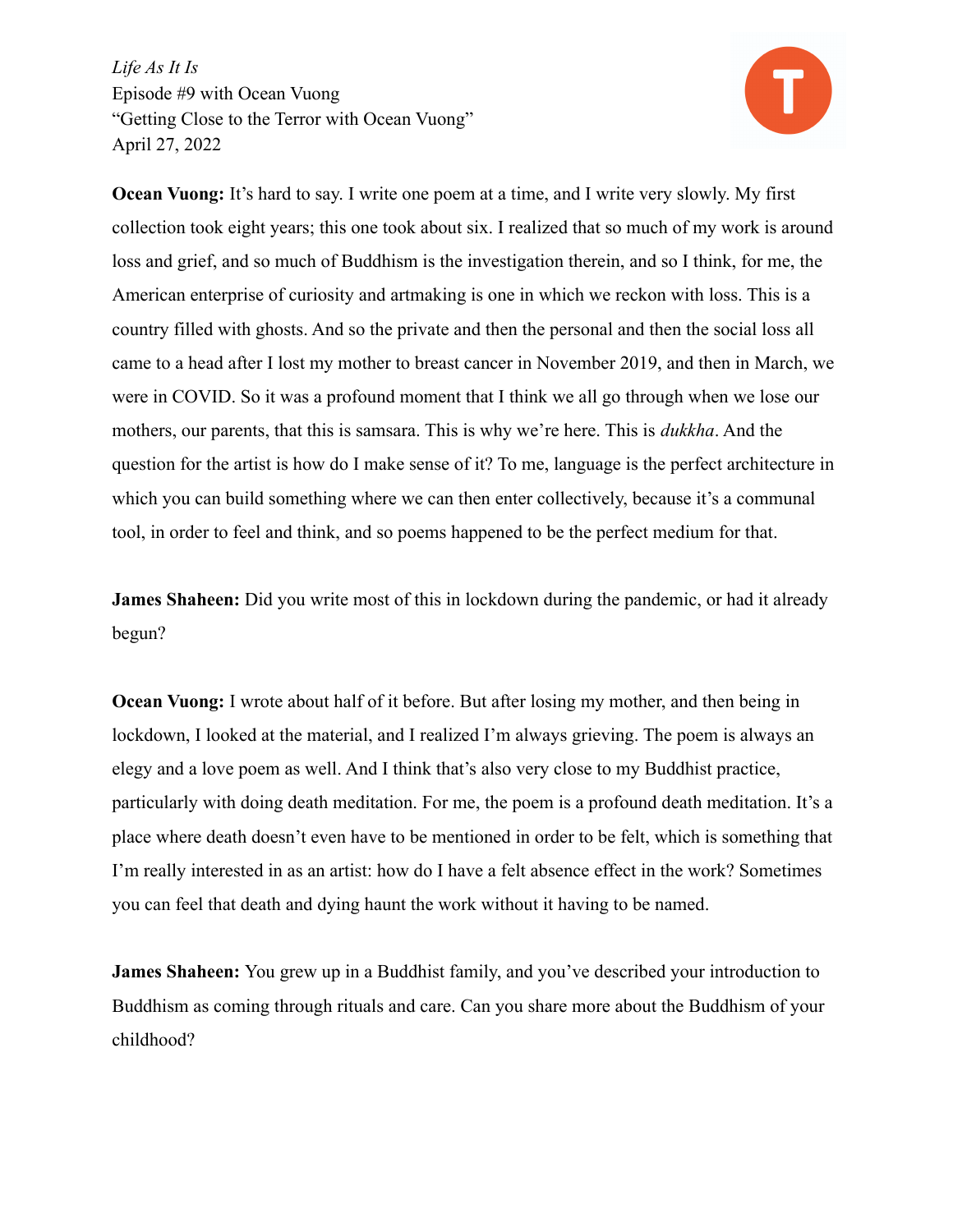

**Ocean Vuong:** Yeah, like most Vietnamese Mahayana traditions, it's heavily ritualistic: incense and making offerings. Because a lot of my family was illiterate, they were not that privy to the lectures or the sutras or the teachings. They would hear the oral teachings at the temple. But most of it was this adherence to these rituals. And it wasn't until my mother passed that I realized the great wisdom and value in having these rituals and why so many Buddhist traditions have been doing this for over 1,000 years in so many contexts, kneeling on this tiled floor for two hours and prostrating over 100 times, holding an incense to your forehead as it burns and burns your fingers. Your hands are trembling from the ache. I realized that this whole ritual was for us. It wasn't for the statues or the bodhisattvas. It was for the grievers because now our pain, the pain that we felt inside, was now manifested bodily, and in fact, that act was a sort of communion with body and soul. And so I felt utterly relieved to see those around me, my family members, the sangha, in so much bodily pain from all this, which is on the one hand nothing compared to the pain of the heart of losing your mother, but it suddenly made sense. It was a realignment of body and soul. And I said, Oh, this is why. This is why we've been doing it. And whether you believe it or not or understand the teachings or not, the rituals kind of force you, or rather recruit you into aligning with your suffering. So it's a prolonged meditation. It was no different than walking meditation.

**James Shaheen:** You later studied Buddhist texts. How did that change your relationship to the Buddhism you grew up with? Or did it simply affirm it or deepen it?

**Ocean Vuong:** It deepened and expanded it because now I realized, "Oh, this makes sense." That incense was about intention. It was about making offerings. It was about mentally, bodily meditation, somatic meditation, about intention. When you put the fruit on the altar, my mother would say, "The Buddha is hungry," or "Our ancestors are hungry," or "Look at this, there's so much dust on there. We have to be better, we have to clean up the dust and be at our best when we're offering something to our ancestors and the Buddha." And it was this profound moment of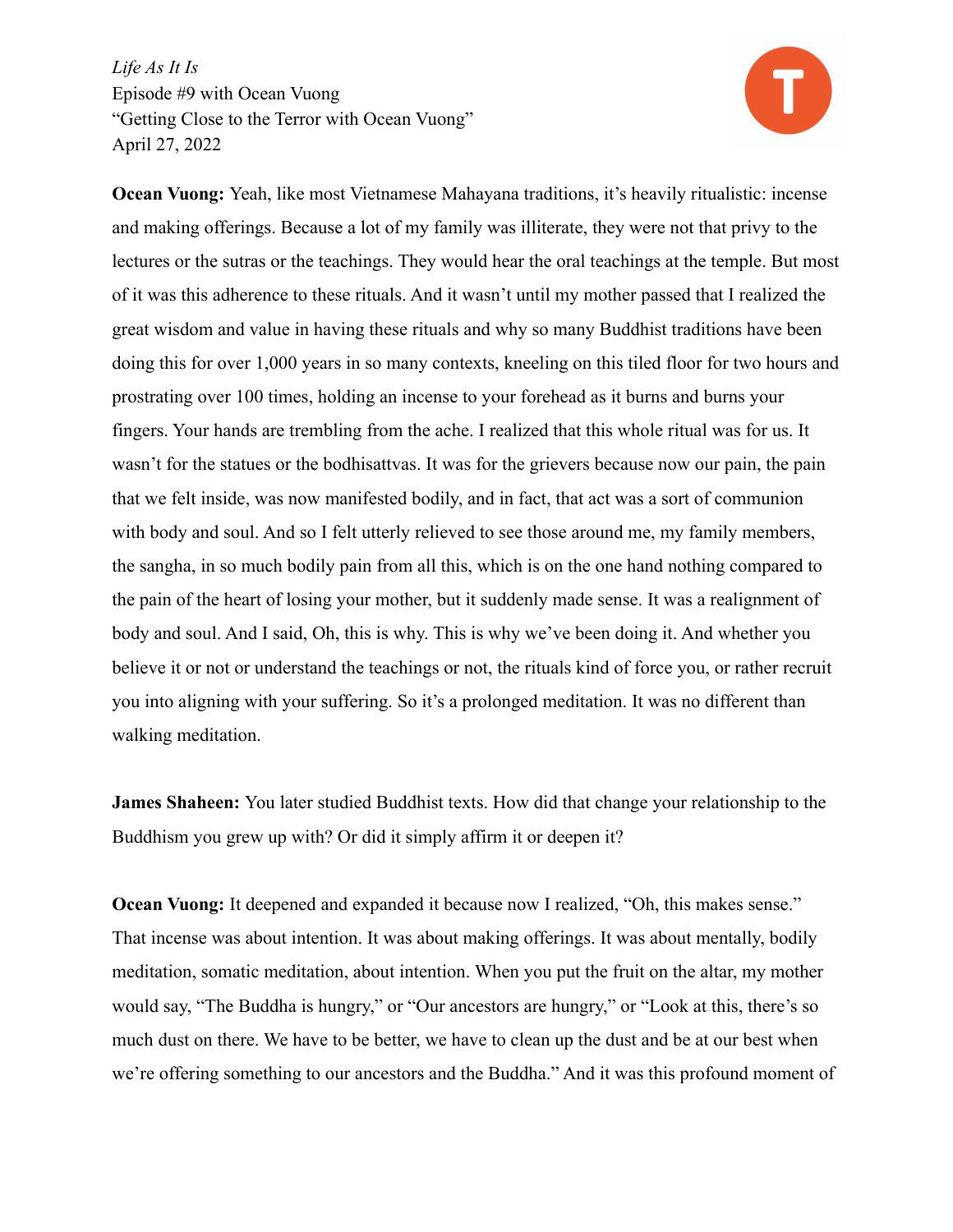

dignifying being present. It was relieving your own concerns, your own selfishness, and literally cleaning and sweeping the small altar. And it was still impactful, even if you don't know the teachings. Knowing the teachings really do just affirm this. This was all part of the practice. And the beauty of it is that it works whether you understand it or not. That's not always true with literature. You do have to know the words as a medium to finish the book and talk about it. But so much of the ritualistic aspects of it recruit the community to commit to mindfulness, even without knowledge of the text. And that was really beautiful.

**James Shaheen:** You've also spoken about the tension you experienced between being a Buddhist and being a poet. In fact, you said that you plan to stop writing at some point. Can you share a little bit more about this tension? Will you actually stop writing?

**Ocean Vuong:** In the contemporary context that I live in, being an author, publicity, touring, those are things that I'm speaking specifically to that I feel are very antithetical to being a successful, or rather a skillful, Buddhist. I think of the eight winds. The tree must stay firm in the eight winds, and it's really hard when you enter spaces and there's a worshipful attitude to it. I joke and say if I were to assess myself, I would say I'm severely overrated because there's so much praise out there. And there's also criticism. But I think I realized that for me, the work is finished. So if my work is finished, the writing is complete, why does the praise still live on? I think I'm very skeptical of that. I'm suspicious of that energy, and I'm very wary of that because to me, making a book is akin to sending a raft downriver, and you have to stay on the shore to live your life. You can't live on the raft. I think I've seen a lot of my peers live on that raft, and that raft starts to chip away and before you know it, they're neck deep in the river, and it's a big struggle. It's a big shock when that raft goes away. And so for me, there has to be a difference between living and making. You make something, you send it down river, but you have to stay on the steady ground of the shore. So I don't know. I haven't found a way to do it well. If I do, then I hope I can still write because I love this. This is the only thing that I can do really well. I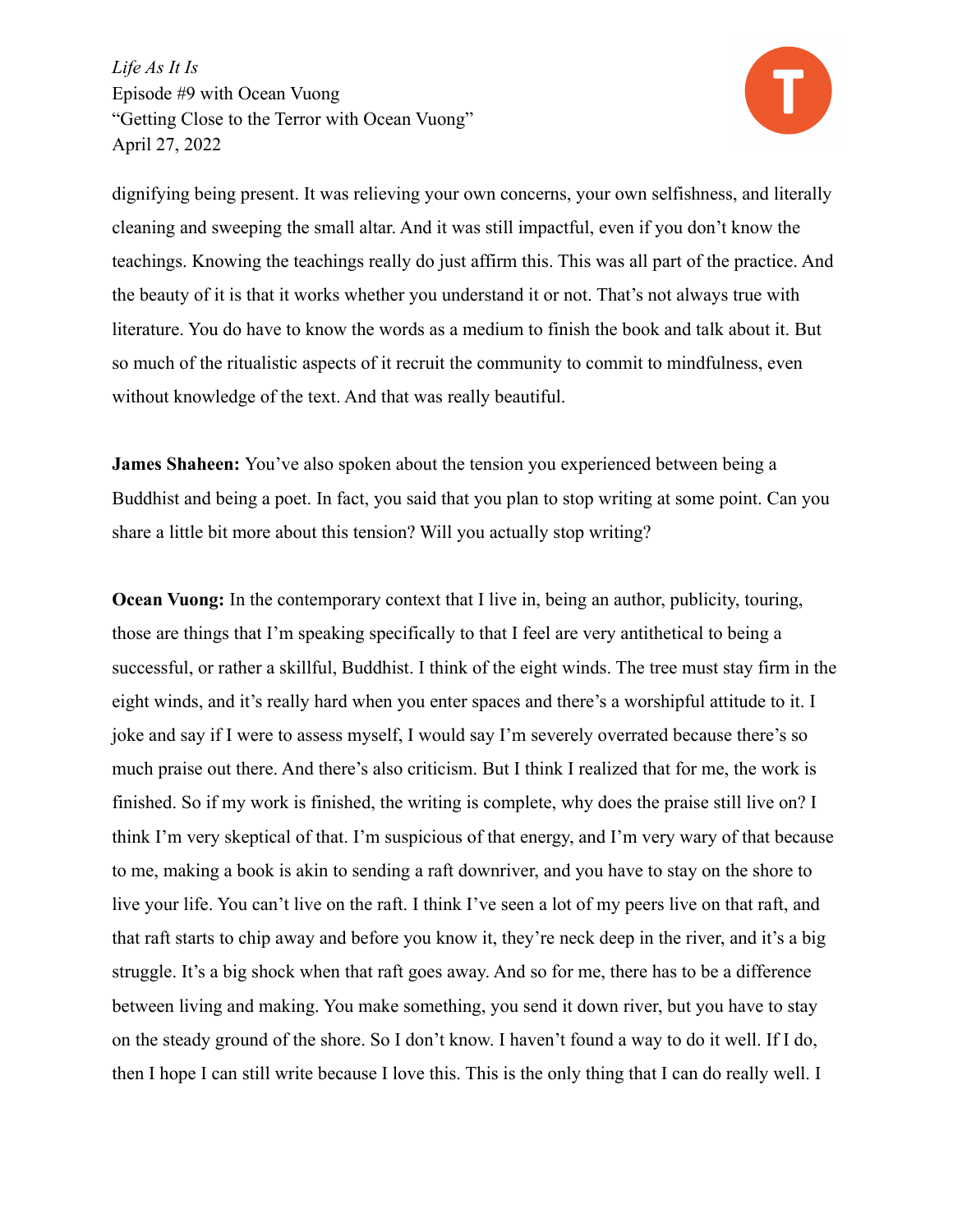

would still write for myself, but I guess what I mean is this public, commercialized function of publication.

**James Shaheen:** That's what I wanted to ask about, the act of writing itself. It seems to me that when we do something really well, we have to get out of our own way.

**Ocean Vuong:** Absolutely. You realize that you're really a conductor of energies. I talked about this when people asked me about the themes and subjects in my books. When I wrote my first book of poems, right away, my peers and editors and even teachers would say, "Well, now what are you going to do? You already wrote about the Vietnam War and American violence," as if I should now write about Mars. But there's this capitalistic anxiety to reinvent yourself, to kind of see the book as an ultimate and finite container of ideas. That's akin to this market anxiety of "Now better tasting," Now, with a brand new look." We see this when we shop all the time. But I wanted to have a different approach to my work in seeing the books as conductors. They're conduits of the same energy. They are material manifestations of conductors, and every book actually carries the same themes and obsessions, but with a different medium, a different approach.

**James Shaheen:** One more question before I turn this over to Sharon for a moment. How do you stay on shore? How do you stay grounded?

**Ocean Vuong:** It's hard. You have to keep doing it. When the praise comes, it feels good, and then you have to watch it. It's like watching the breath: "Oh, there it is. I feel the rush of dopamine." And then when you start watching it, you realize it's divorced from you, and there's a certain truth that happens when you realize, "Oh, this has nothing to do with me. This is someone else's projection, which is valid, but I can't hold on to it." I can't become possessive of good news because then I will drift away. It will take me down with the current. And sometimes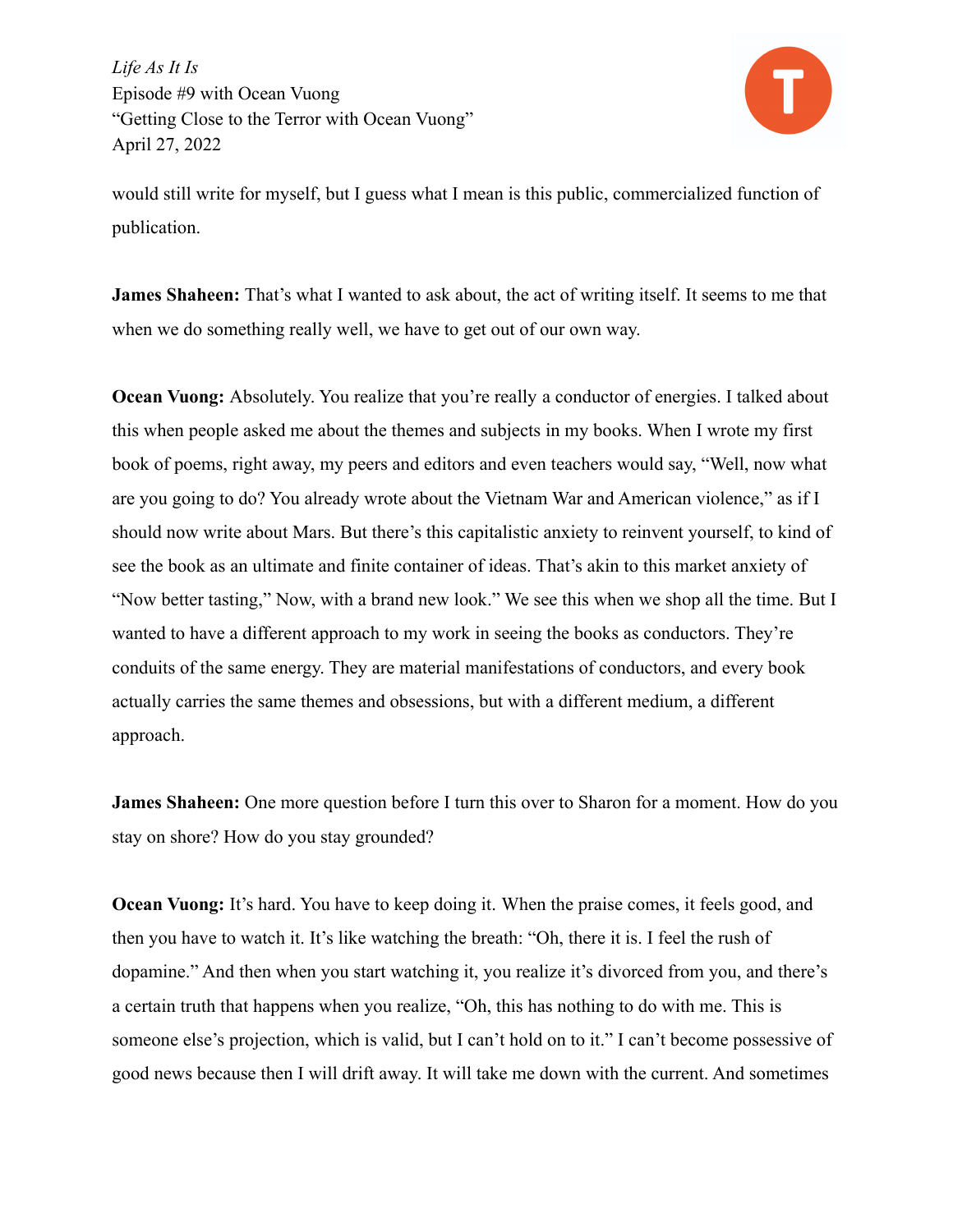

I'm good at it, and sometimes I'm not. I'm not among the monastics, who can be very stoic and control their demeanor. Sometimes I get a good email, and I scream and jump. So to me, that would be a failing, but sometimes, it goes beyond you, and then you get swept away a bit. So I don't think I'm firmly on the shore. I think I get pulled a little bit, and then I struggle upstream back on the banks soaking wet. That's actually probably more accurate to my experience.

**Sharon Salzberg:** So you grew up surrounded by storytellers, and you've spoken about how you see writing as a kind of communal exchange. I'm wondering if you can share more about how the styles of storytelling you encountered as a child influence your poetry.

**Ocean Vuong:** Absolutely. I think when we think of the refugee, we often think of a passive, needful, and often pandering subject and a victim of something. There's this perennial victimhood that is reductive to the identity of people, people who are very complex. For me, I like to reorient how we see refugees as people who are actually incredibly creative and innovative and have to make life-saving decisions not only for themselves but for the people they love. In other words, nobody survives by accident. Survival is an innovative act. I saw that right away with the women in my family in the stories they decided to tell. They had to make decisions. The mind can only hold so much, so what do you remember? What do you leave behind? They're doing cultural work. As a culture, we're having discussions now of which work do we read and which work should we leave in the past. Who do we carry? Who's problematic? Which texts are harmful? We're doing this all the time as a culture, and often it's in institutions and discussions and syllabuses. I'm in institutions now as a professor, and this happens. But I realized these women were doing this already on the boats. As they're fleeing, they're deciding: What do I give to my children, to my grandchildren? What stories do I pass on so that they can make use of? And then before you know it, you're at the heart of civilization. You can go back to the epic poets of *Gilgamesh* or Homer and the *Iliad*. Those texts were so vital to the flourishing of our cultures because they were civic treaties. It's all about one's obligation to the community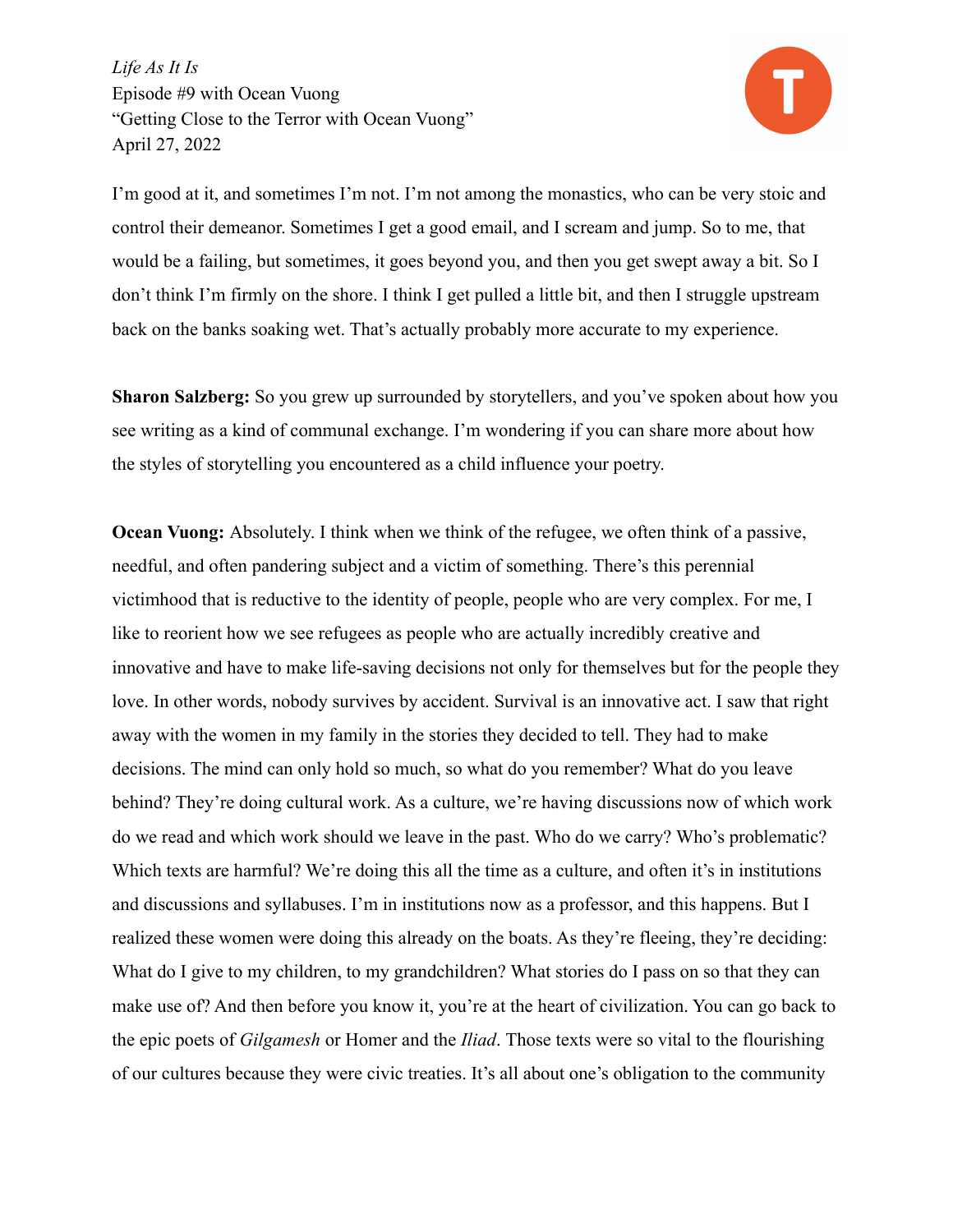

through reciprocal civic bonds. I felt the same thing happened with how they told stories because there was always a lesson. There was always a purpose. There was always an allegory or parable. Even when they told their own stories, you realize that they were edited down every time they told them, and these were actually master classes for a young future writer. I realized that I was at the heart of a master class. How my grandmother would pause over details, what details to leave in, what to gloss over, how she sped up time and how she slowed it down. I would learn much later in college in Faulkner and Whitman and Toni Morrison, and I realized my grandmother was doing this intuitively. And so when I look at my personal canon of creativity, the women who raised me are right up there with the Faulkners and the Joyces and the Virginia Woolfs and James Baldwins.

**James Shaheen:** You've talked about the "language lab" and the linguistic innovation that takes place in queer communities of color. I'm wondering if you can share a little bit about the role poetry plays in articulating different possible futures.

**Ocean Vuong:** Yeah, it was always poetry's role. I always felt that as long as there were soldiers, there were poets, and I think that's always true, that the history of poetry is the history of displacement. It's the history of war. It's our species-wide condition. And that's why I think it can never die, regardless of how we read it. There's this conversation about the crisis of printing, but now there's Twitter poetry, there's Instagram poetry because it's so portable. Anytime you have a marginalized community, you realize that innovation occurs at the most portable and malleable forms of art. This is true with hip-hop and how hip-hop blurs into poetry for communities of color in spoken-word traditions. You just need the self, the body, and it could happen anywhere. It has the power to interrupt. You don't need a plot or context. There doesn't need to be a setup. A poem can happen at any given moment. The power to interrupt and the power to be portable is why it can cross so many borders and so many communities and why it means so much to so many people because you can participate in it. I tell my students this. I tell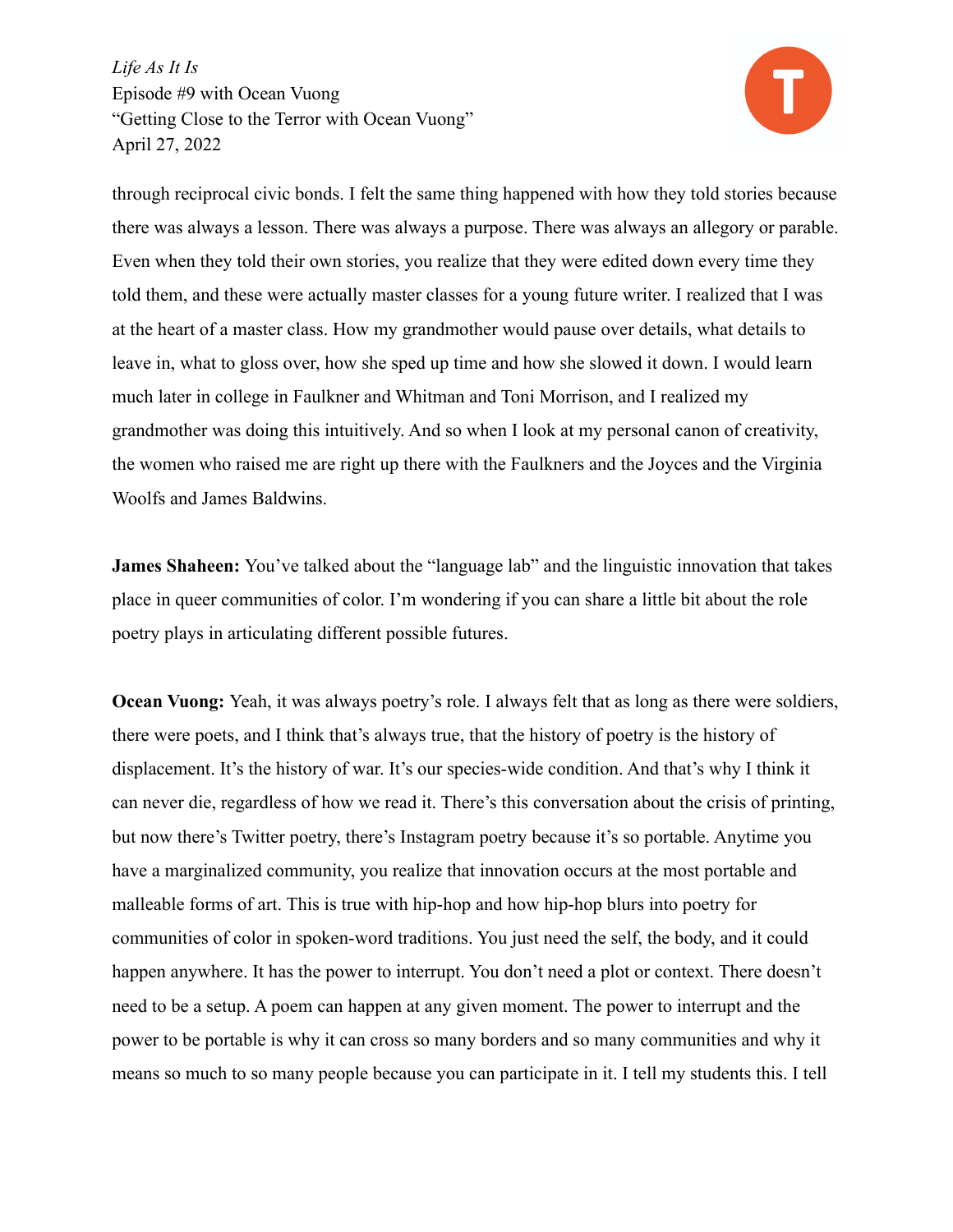

them that to be a nurse or a doctor, you have to get a nursing degree, you have to go to medical school for eight years, maybe a decade. But if you want to be a poet, you could do it tonight. You could do it right now. And there's an incredible exhilaration of power that the form really offers you.

**Sharon Salzberg:** Poetry itself I find intimidating, even though I love language and words and I write. There's something about that particular kind of creation. Maybe I have to think of it more as just speaking a truth and not getting fancier than that because in my mind, it's incredibly beyond me.

**Ocean Vuong:** Yeah, poetry is up against so much, and often, particularly in the 20th century, it was kind of cajoled into institutions. The project of canonization, started by Matthew Arnold in the 19th century, was to prevent the working class and the peasantry from revolting. He saw that the Enlightenment created a lot of suspicion amongst Europe with the church, and so the church was losing its hold on its power over the populace. Matthew Arnold was asking how do we prevent what happened in France and America? How do we prevent revolutions? This was at the time of Marx, *Das Kapital* and the Communist Manifesto, and so he said, "What if we replace the church and Christianity with literature?" And that's what began the English canon. The English canon was very middle class. The books and the poems that went in there were a way to kind of empathize with those who live under chandeliers so that we realize that the rich also suffer. It's actually interesting because at the heart of that is Buddhist rhetoric, but for absolutely sinister means. It's like, "We all suffer, so therefore, don't overthrow us. We're just like you. We suffer too." And so right away, it's now institutionalized, and there's a sense that you have to decode it to know its secrets. That was the great flaw of the institutionalization of poetry in the 20th century. And it still sticks. People feel frustrated with poetry because they feel like it's beyond them because we're taught to plunder a text for a thesis. As soon as we're in elementary school, it's like, what's the summary of this passage? Critical thinking and close reading tell us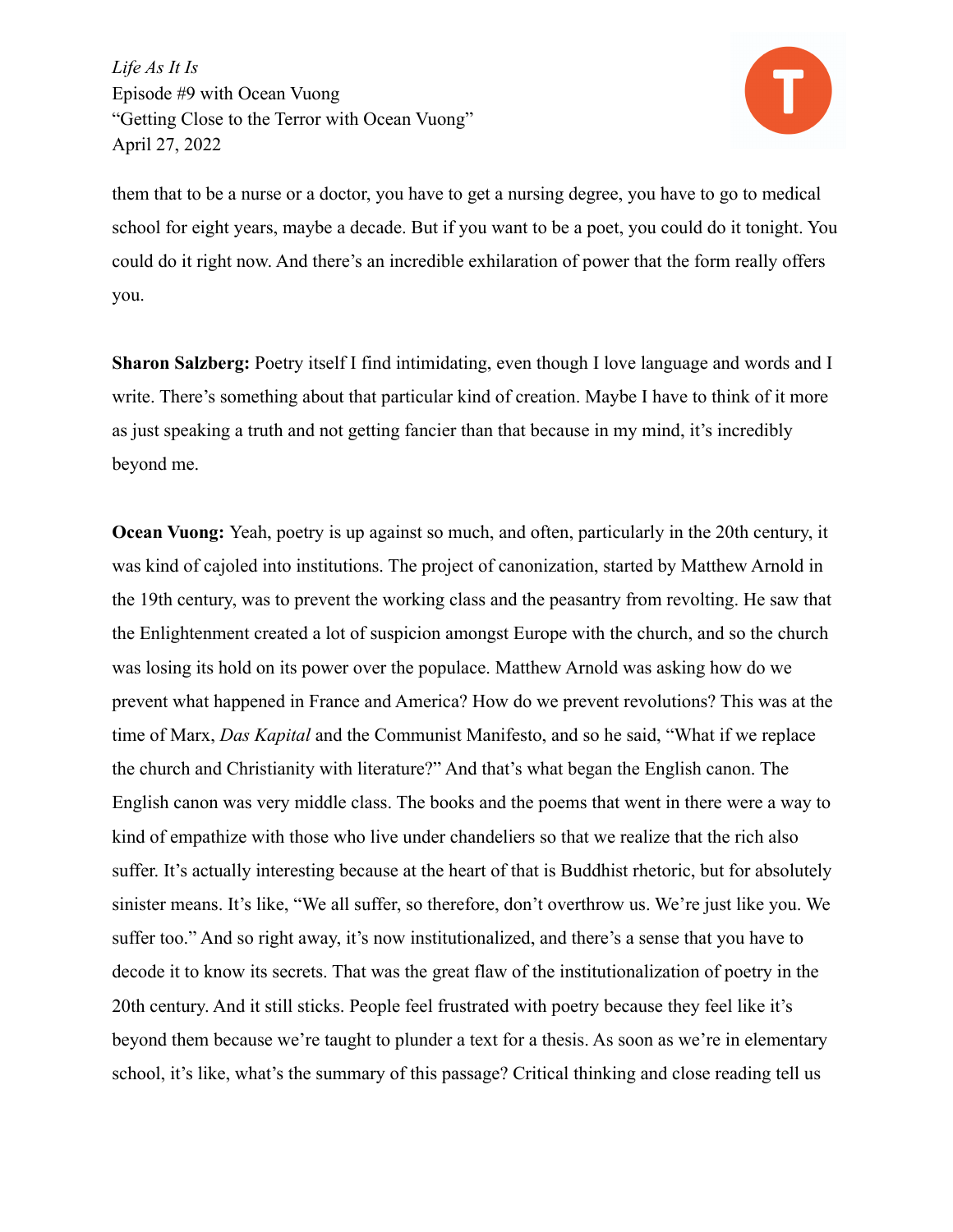

that we are outside of meaning, and reading will help us enter, and then we become hunters in the text. But that's only one way of reading, and it's a failure of our pedagogy because another way to read is to read a poem the way we experience weather. What is the meaning of rain? Rain doesn't have a secret. It exists. It's the same with music. You experience music. Why do we cry listening to Bach? There's no meaning inherent in the notes. This is true with mantras. There's no inherent meaning, but the intention creates a profound effect on the sonic wave and then the brain and then the emotions. And so part of my work as an educator is to undo a lot of these strict ways of reading that have been hammered into our students, and they get really excited but also really nervous, just like you described. They're like, "Oh, my God, what do you mean, that could be anything?" And I say, "Yeah, just like weather and music, just experience it, and then you realize that there's so much pleasure." And I have to turn to the Eastern poets, who, by the way, were influenced by Buddhism, like Issa and Basho, the 18th- and 17th-century Japanese poets. One of my favorite Issa poems is the haiku, "Crickets on a log, floating downriver, still singing." You don't need to decode that. You can get a PhD on it if you like. Nobody will be upset. But you don't need to. It's there. To me, poetry is both rhetoric and the inaction of life as it is perceived. It's a phenomenological approach, and there's no right or wrong way to experience it.

**Sharon Salzberg:** That's beautiful. Thank you for that. I want to go back for a moment to the influences you had as a child. You attended Baptist church services with friends, where you say you developed an infatuation with Noah's ark and the idea of building a vessel for the future when the apocalypse comes. Can you speak a little bit more about Noah's Ark and what it means to you? What would you put in your vessel for the future?

**Ocean Vuong:** Yeah, I thought it was real. I was seven years old, going into a church. In the neighborhood I lived in Harford, it was mostly a Black and brown church. I experienced these myths, and to me, they made perfect sense with the myth of Leloii that my grandmother would tell me about, the king who defended the Chinese invasion in ancient Vietnam who went to the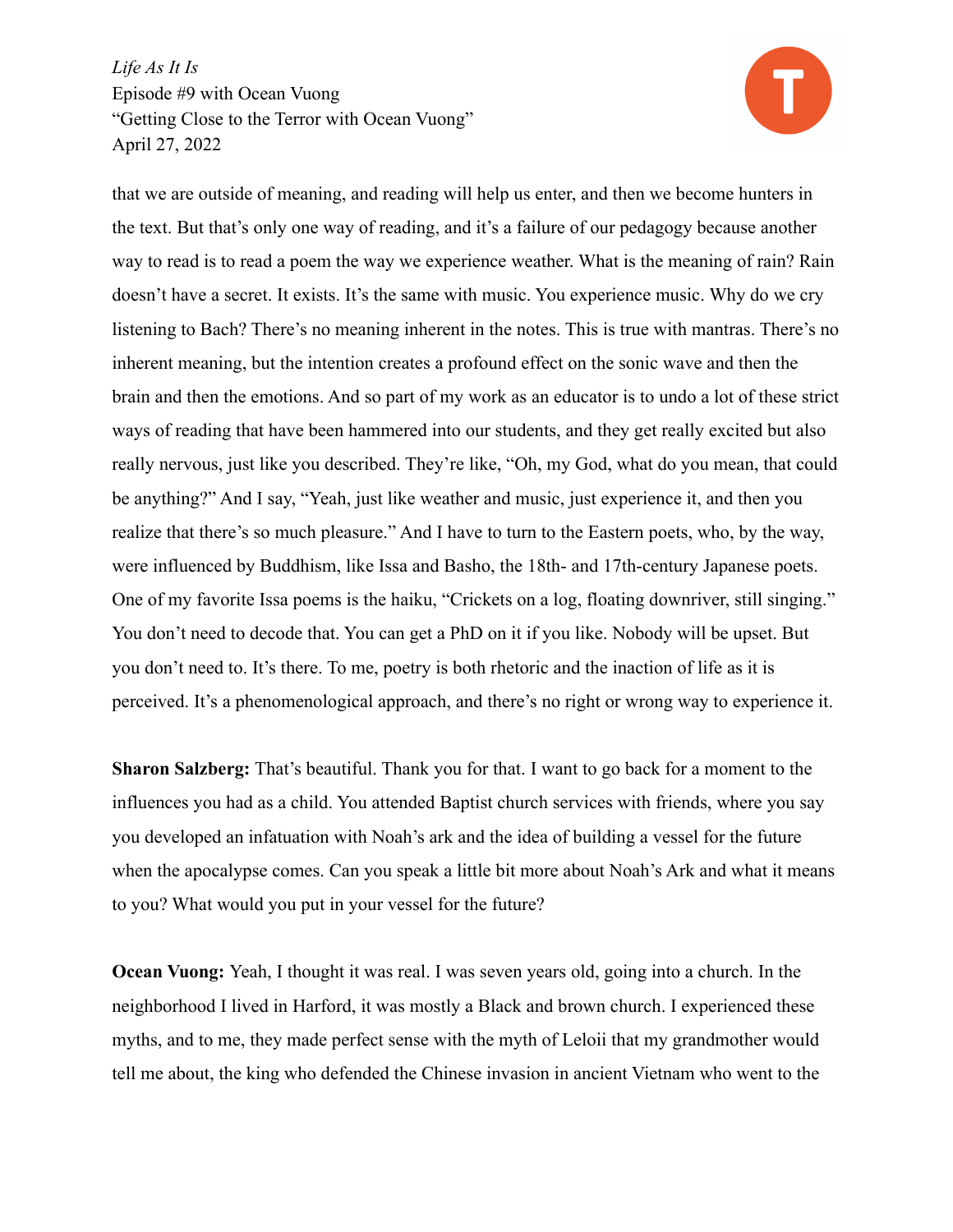

lake and summoned the turtle who leapt out of the lake and gave him the sword to defend the country. I thought that was real, and so when I heard Noah's Ark, I was like, "Yeah, that sounds right," this great flood coming and then this responsibility of discernment, which is so important for Christian thinking. And I think for me, it's important for Buddhism too. Another way to translate mindfulness is discernment. What good things will you put into what you make, regardless of what you're making? You can be a shoemaker or a poet like myself, but when you think about that, it becomes no longer a task or a job but a vocation that is invested in a spiritual intention. And that makes the work so much better. And it also makes you so much better because you're now imbuing the object and the task with a personhood, a DNA of a selfhood. You can see it in someone who cooks a meal. They cook the same recipe, but the person who cooks it with intention and with love, that meal comes out a lot better. We've all seen that when we've cooked a meal when we're stressed or we're hurried or anxious, it comes out not a little sloppy, not the way we want it. So Noah's Ark was so important to me, because I realized thinking back on it is that I always had the agency to decide what words. If the poem is the arc, then which words? And you have to interrogate yourself, why this word, as opposed to the others? It's a profound, elongated practice of imbuing care into what you do.

**Sharon Salzberg:** It's almost like reclaiming the right to poetry or the right to creativity is like reclaiming the right to love. Because if we don't have a sense of agency, if we think it's all in the hands of another, someone judging us, someone assessing us, someone deciding if our effort is worthy or not, it's like feeling that love is in the hands of another, and they either bestow it upon us or take it away, in which case we have nothing. But we can think of them both more as a capacity within ourselves that other people may ignite or inspire or threaten, but it's ultimately ours. And we need to claim that with some joy and self-respect, and then it's like a whole other endeavor.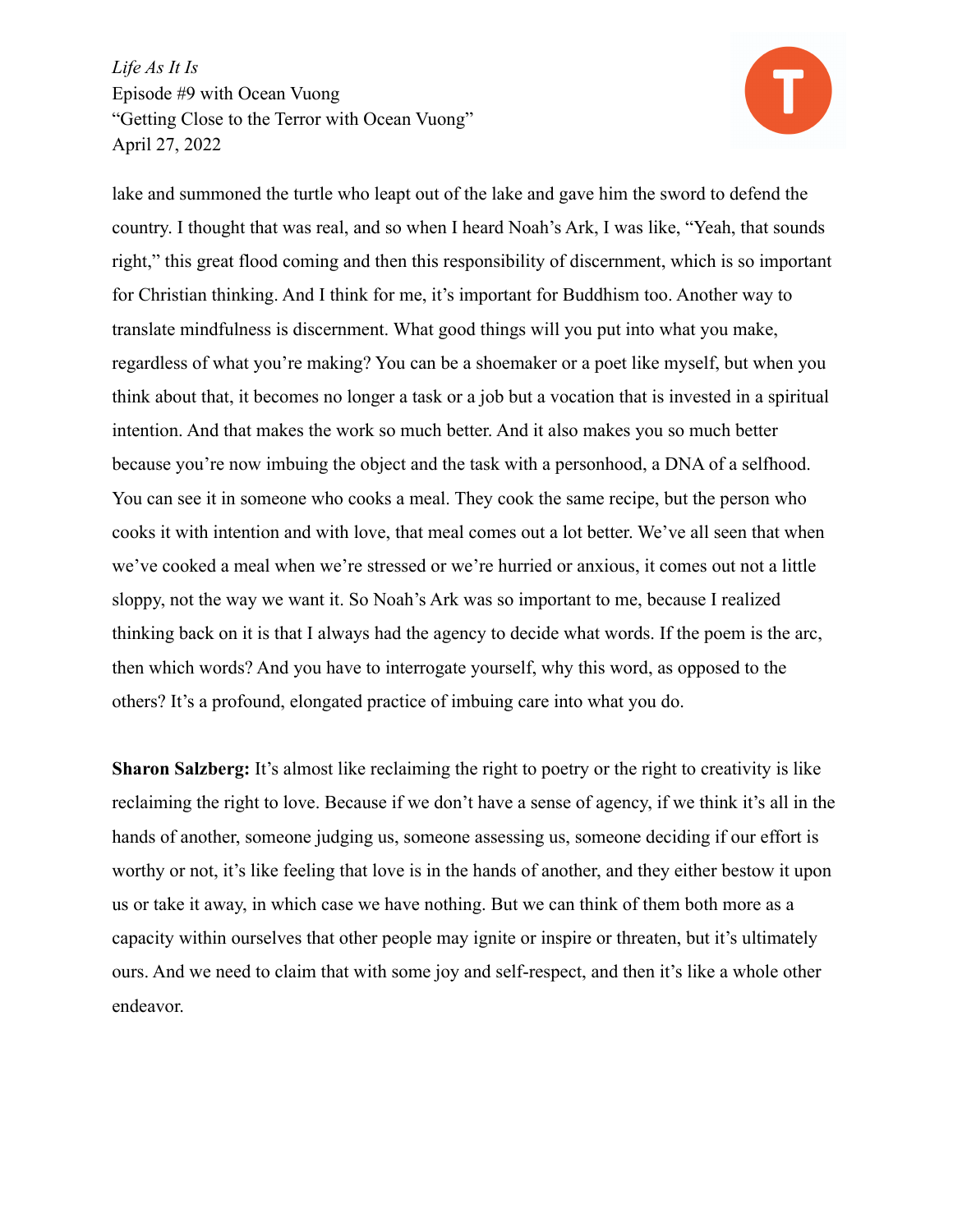

**Ocean Vuong:** That's such a beautiful way of thinking about it because I think we slip in too easily to seeing love as a transactional endeavor where it's like, Do you love me? And do I love you? And so there's almost this one-to-one transaction that we demand of each other. And it's so much more beautiful and proactive to see it as a capacious potentiality that we have.

**James Shaheen:** You know, you talked about Noah's Ark and the turtle leaping out of the lake and how you believed these things. I associate those sorts of beliefs with my childhood, and it's kind of like the obsession with literal truth ends up stamping those out. You mentioned at one point that you begin with truth and move toward art. I wonder if there's anything analogous to coming back to that symbolic language as opposed to this forced literal truth that expunges any kind of creative thinking in terms of myth or the stories that we learned as children.

**Ocean Vuong:** Yeah, I think about this all the time. I think for me, as an artist, there has to be an allegiance to wonder and awe and mystery and a willingness to quest beyond facts and truth. I think that's the artist's role: to go to the cliff of knowledge and look over it and say, "It looks terrifying and there's no light, but what can I see with my little flashlight, with my little lamp?" Sometimes you set your lamp down, and you just start digging. Sometimes there's nothing there, and sometimes, all of a sudden, there's a flash of bone, and you stumble on something. I think that is a very difficult endeavor for the soul. It's very expensive on the soul to do that work because there's very little support for it because it's so ephemeral and malleable and abstract, whereas science and truth and the real and the literal is how adults traffic. It's the currency of the real that we value in the West. Empirical knowledge is something that is a testament to make anything happen. And it's hard. I think this is why a lot of artists get snuffed out throughout adulthood. They get snuffed out when they start to commercialize, when they start to talk to presses or galleries or museums, who can only see "the numbers," which is such a sinister way of thinking about it, but that is the world that we live in. And so for me, it's all about this balance. I put on a different hat when I go in to talk to the commercial side of things, and I understand and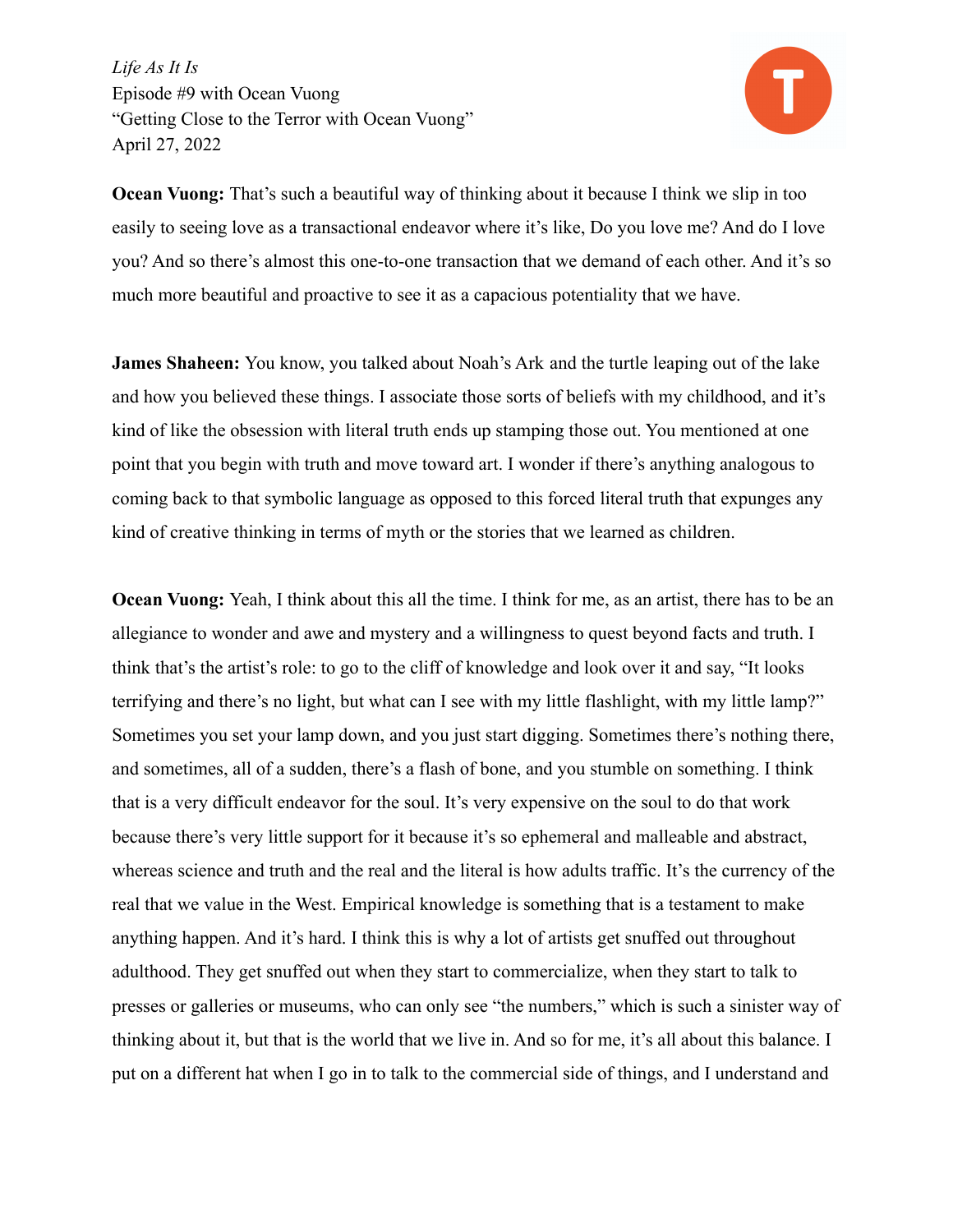

respect that that's what we have to do because the material limitations that we currently live in dictate that I need the book to speak to people, just like I have a library, and behind every library is a marketing team and a publicity department. And so until I can beam my poems into others' heads, and vice versa, this is what we have to work with. But a lot of creativity gets snuffed out along the way. I actually think that adulthood, or growing up, if we take it into our own hands, is actually the perfect medium to preserve this because we're stronger, we have more experience, and we're better at protecting our sense of wonder, whereas when we're children, it gets knocked out so quickly. Sometimes it's strong enough to last through childhood, but we don't have the tools to defend it and to protect it and to preserve it, and so by the time we grow older, we get very cold and bitter. But I think on the other hand, if we make it our adulthood work to revitalize that fire of wonder, we realize we have a lot of skills as adults to really keep that: meditation skills, mindfulness, we can read more. We have so much more capacity to defend this. I don't see it as innocence, but I see it as wonder. And it's not about age. You can keep that wonder for as long as you live. It's about the social pressure to snuff it out in order to be "productive." We can easily undo that, and in fact, as adults, I think we're better suited to undo that.

**James Shaheen:** You often say that you write to the terrified versions of yourself. Can you say a little bit about how fear factors in your work and what you mean by that?

**Ocean Vuong:** I often tell my students, "You should scare yourself, but you shouldn't be scared of yourself." Often people also ask me, "How can you be so vulnerable in your work? How do you do that? What does it take? And doesn't it destroy you?" Sometimes I guiltily say, "Not at all," because this is what I chose to do. And I think this is informed by Buddhism, which is that the world is dark, and it could very well get darker. If you're going to be an artist, you have to look at it. It's what we signed up for, to look long and hard at what is the most difficult part of samsara, of the human condition, and to make meaning out of it, to make something out of it, so that it could be shared and understood. There's this idea of questing towards phenomena, which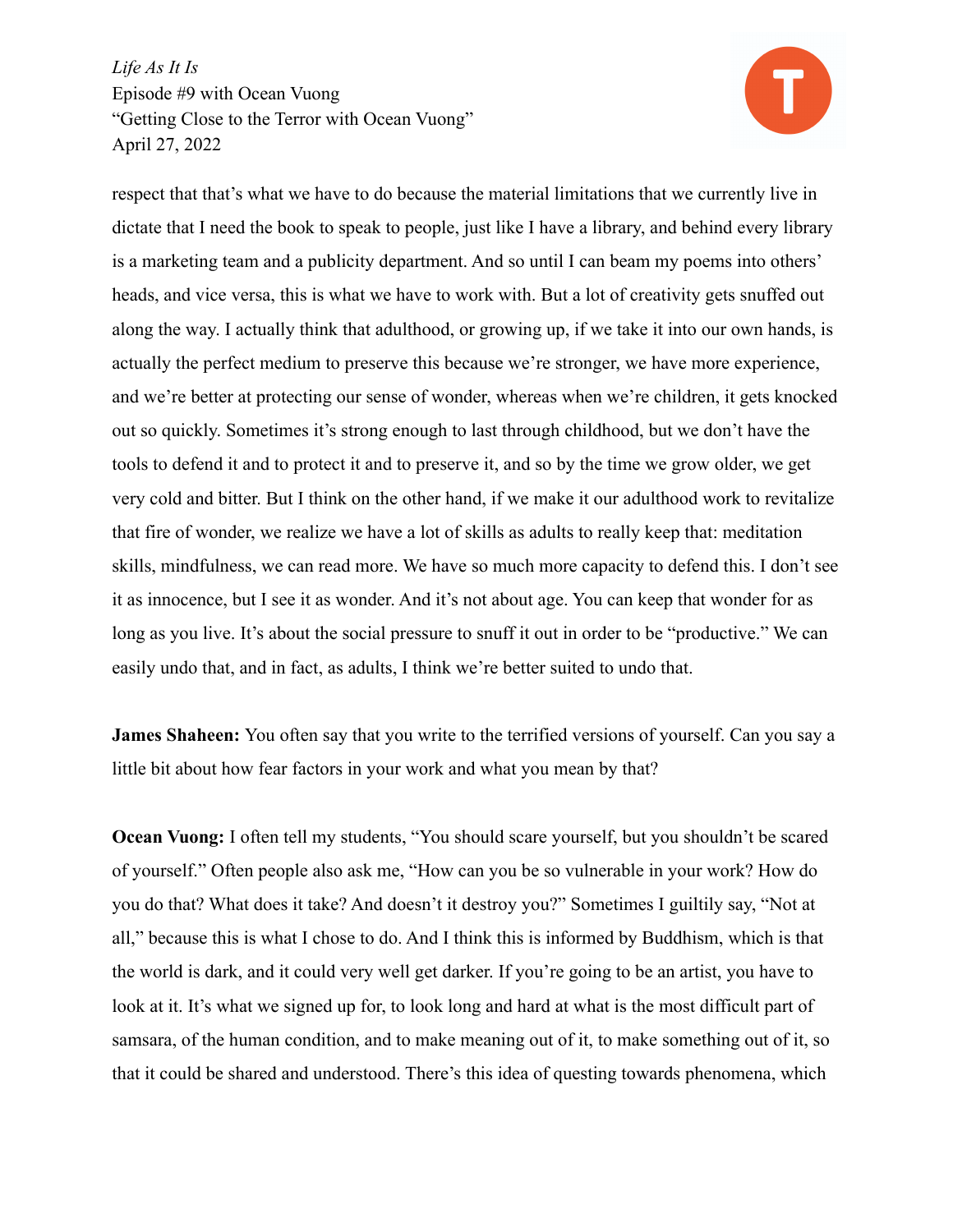

is so important to Buddhists. To me, this is right there with the task of the artist, and so I don't see it as a burden or a difficulty. To me, to get close to the terror is to get close to the human, and that's the job. That's the job description.

**James Shaheen:** You begin this latest collection, *Time Is a Mother*, with a line from the Peruvian poet César Vallejo, who writes, "Forgive me, Lord: I've died so little." Can you share a little bit about that epigraph and the relationship you see between poetry and death?

**Ocean Vuong:** I love Vallejo. To me, it has that quintessential plea to a higher being, which is poetry's classical condition. Before Homer began the *Iliad*, he pleaded to the muses: "Help me do this. I can't do it myself." I love that. In Buddhism, I think that same plea occurs, but it's more horizontal. It's less vertical, and it's more horizontal. It's a plea to the world: "Help me do this, world." The books, the people we know, our teachers, present and gone. That's actually the spiritual crisis of the artist is to say that I'm not there. And I think what he means by that is I know so little. To die so little, to suffer so little is, to know so little, and that pain is also a vehicle of knowledge. It may very well be knowledge itself. And so I think that is actually the seat of a lot of my work, and I wrote that to remind myself that. We're never there. If the destination is clear in sight, then there's no point of going, no point of navigating the world. And so everything begins with this cry but also this admittance that we're still so far from the knowledge that we need.

**Sharon Salzberg:** You've mentioned that you live across the street from a cemetery, and you've been practicing death meditation since the age of 15. I'm wondering if your relationship to this practice has changed over the years and how it might have influenced your writing.

**Ocean Vuong:** It influenced my writing, and it influenced my life. You do death meditation, and it's hard to really be mad at anybody after because you get close to this condition that as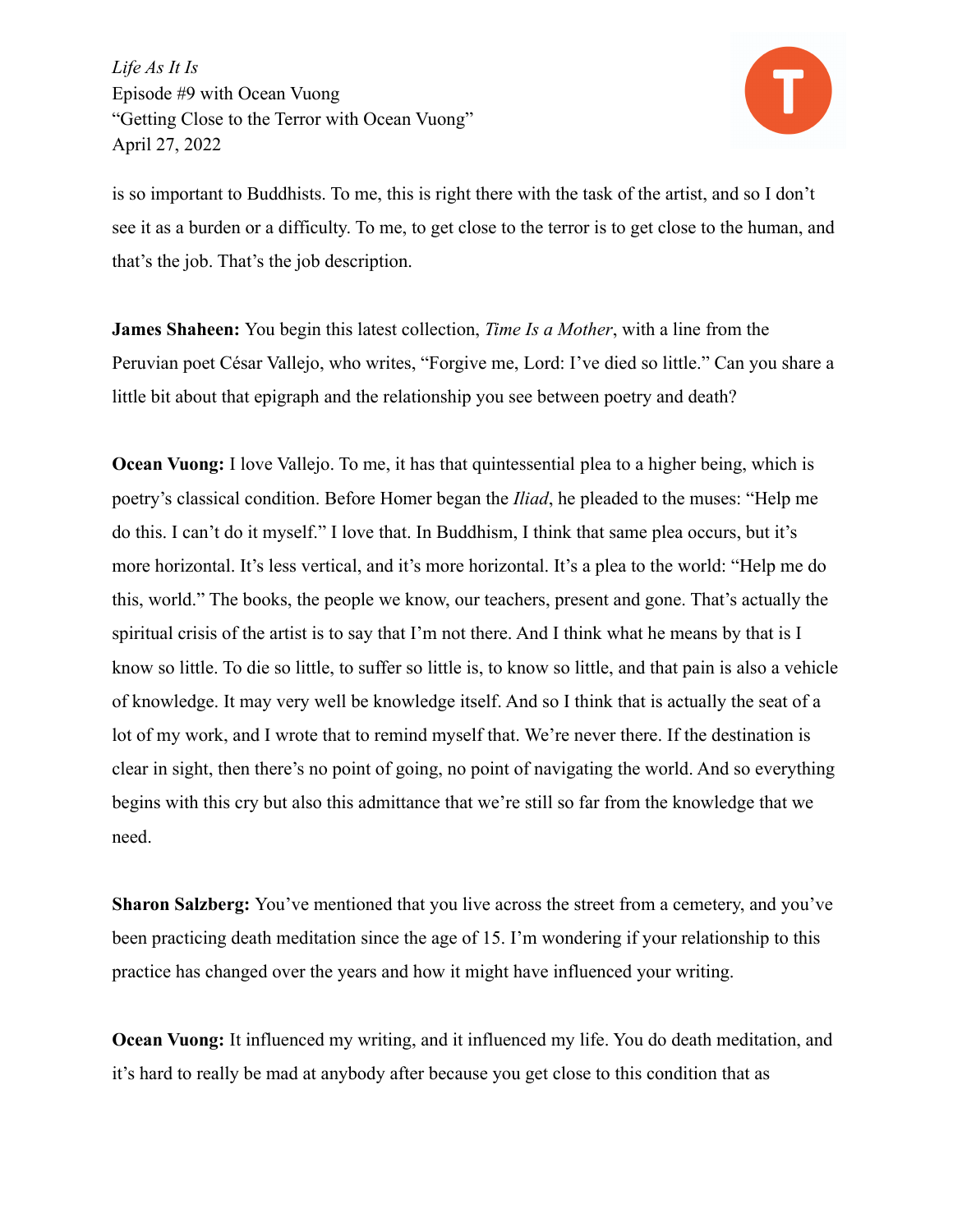

mammals, we are so terrified of. I think that's such a beautiful thing. You see an ant and you slap the table next to it, and it scurries in absolute frantic energy trying to preserve its life. I think that's such a beautiful fact that we're all in this to stay longer, and then the fact that we have to leave reminds us that there is that final door. When we think about passing through that final door, it's hard to have these petty thoughts about who does the dishes or who takes out the garbage or something a colleague said in a committee meeting or what have you. It all fades away. And so it's a really powerful tool to center ourselves back to what matters, back to that Noah's Ark. To me, those two philosophies go hand in hand, those two meditations. The death meditation takes us back to the seat, the workshop of the Ark. It's like now that the silly pettiness is out of me, for now, I can get to work and I can build something valuable and useful to myself and others. Ever since I was 15, that has been my North Star. But I would say that despite how much death meditation I've done, it never prepared me for the death of my mother. I thought that I was some sort of expert, particularly among my family. There were about eight of us there, and I was kind of leading the way. I was able to read the signs of death, and I could tell my aunts and uncles what's happening. And when my mother took her last breath, all of a sudden, I realized I was just kneeling next to her bed wailing, screaming into her sheets. And I realized that there's nothing that you can do to prepare you for the ultimate truth. There's still, in retrospect, a beauty in that, in watching death occur, because it is the ultimate truth. Honesty, for example, is truth that requires a medium. Honesty is the vehicle of truth. But death needs no vehicle. It is itself. And I've never seen something so truthful before and so devastating at the same time.

**James Shaheen:** I want to ask you about the poem, "Amazon History of a Former Nail Salon Worker." It feels like a death meditation itself. I wonder if you could talk about that poem and the ways that our losses are archived and remembered.

**Ocean Vuong:** I really love that poem because I couldn't have written it as a younger poet. I've been doing this now for almost 15 years, and it was only now that I could write a poem like that.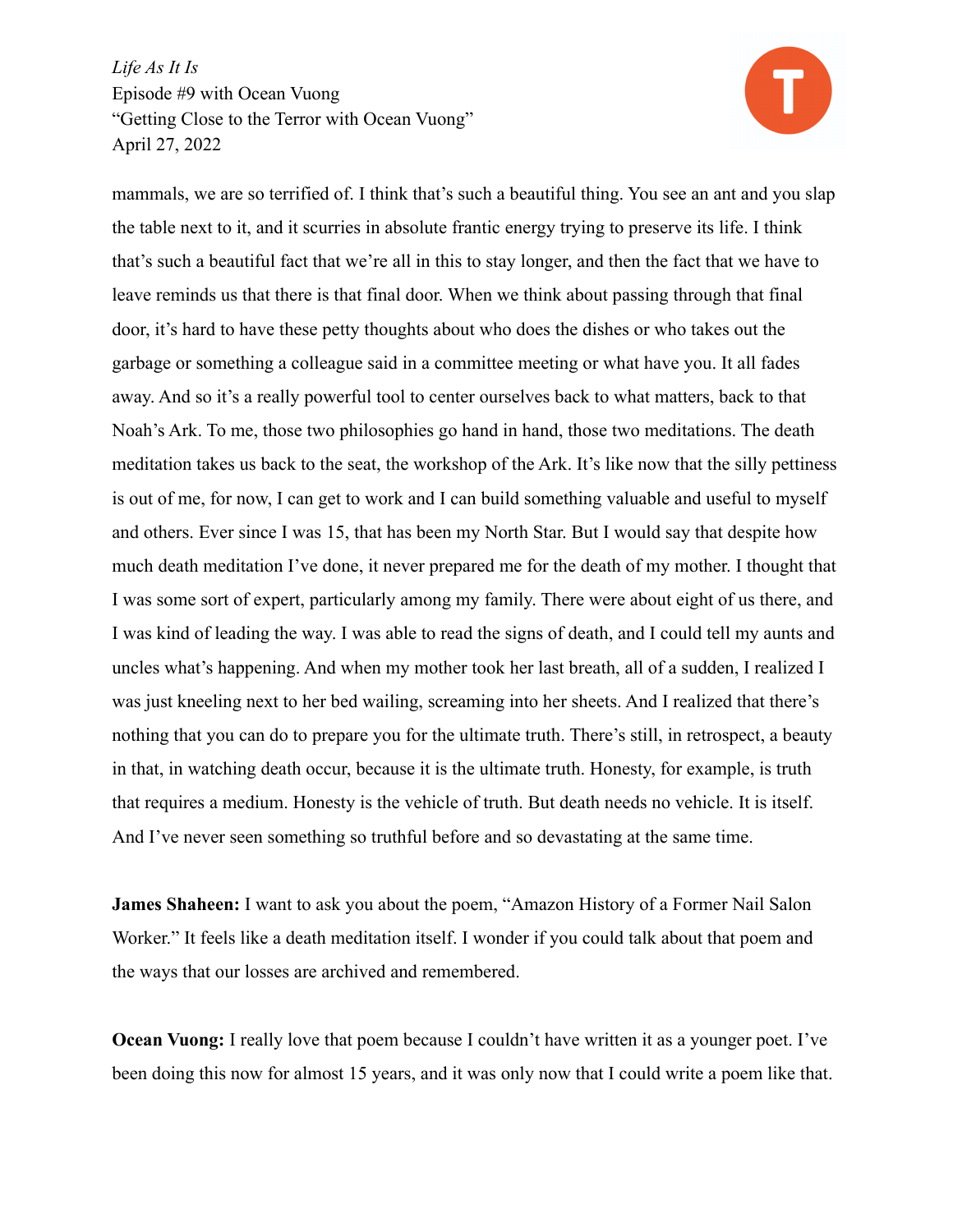

It's essentially a poem that I made up. It's not actually anybody's Amazon history, but it's a found poem. There's no syntax. There are no literary techniques. As a younger poet, I would be very insecure about writing a poem without my techniques. It required me to be quite mature and confident in language that the words themselves have their own narrative and that what you're really doing is just arranging. That sequencing and pattern making is a huge part of being an artist. If I was wrote this 10 years ago, I would I would be too ashamed of this: "Oh, God, I have to do more here." But the profound effect of that poem is that the artifacts of living, the detritus, the debris of living is actually actualized in the object. And again, this is what the Japanese haiku poets already understood, contemporaneously to Shakespeare, who wrote in the English fashion of rhetoric. "Shall I compare thee to a summer's day" is all about rhetoric and then proving the argument. So the Western sonnet is very similar to an essay, whereas the Eastern haiku is about presenting ideas and objects as they are. And so, to me, I'm very proud of that poem because it was using my more global literary theory approach and an Eastern philosophy to say that these objects are enough. There doesn't have to be a linguistic rhetoric that happens, that is performed, and it's also meditation of time. Throughout these months, what's purchased, what's not purchased? You can map an entire life that way, by the residue of living.

**James Shaheen:** Did you take these lines from an actual history and put them together, arrange them, and select particular lines or not?

**Ocean Vuong:** No, I totally created this narrative to the utmost verisimilitude that I could. But I searched these things on Amazon, and it was really fun to see how things are presented linguistically on an Amazon page.

**James Shaheen:** It was very beautiful, but also very believable.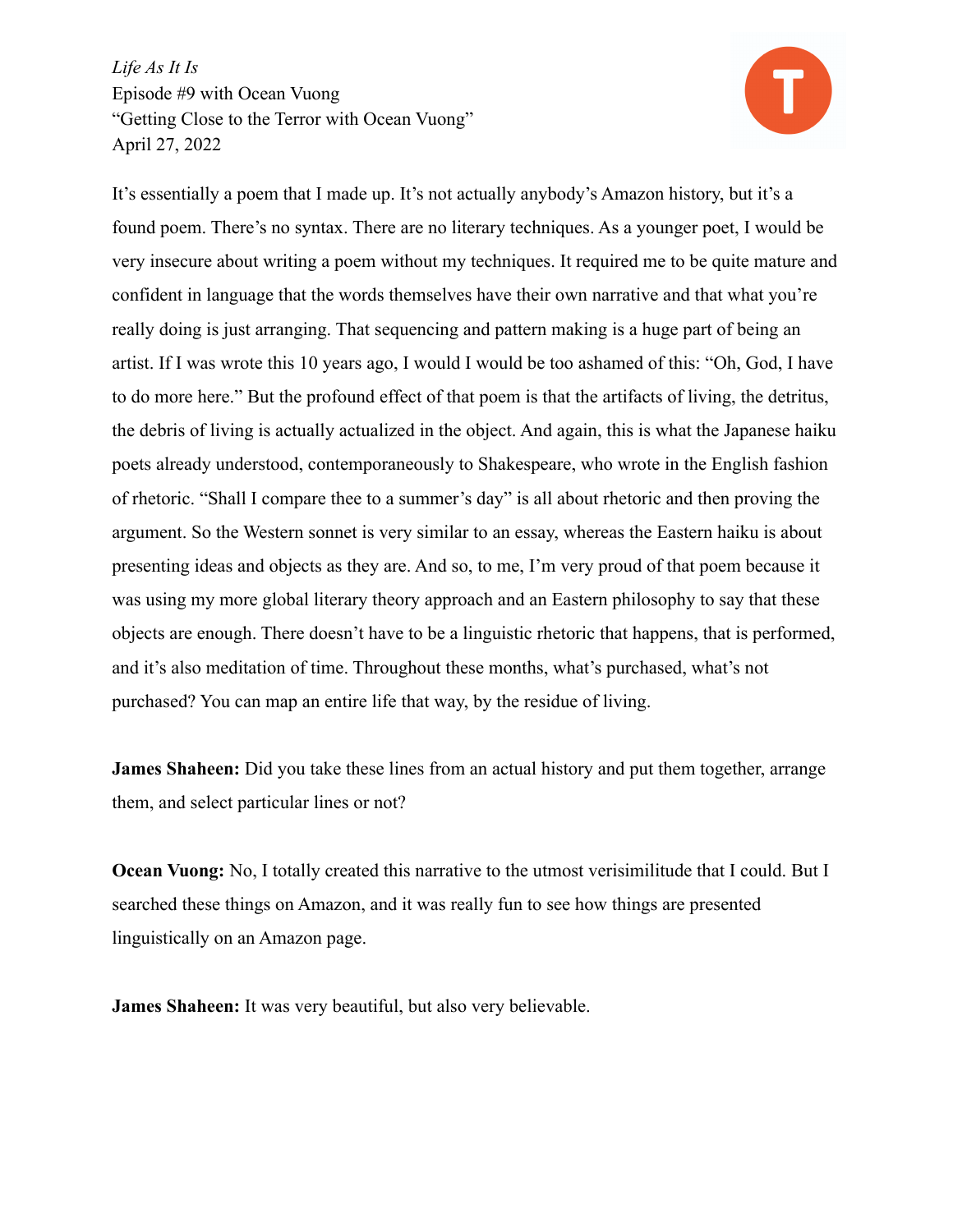

**Ocean Vuong:** That's why I start with truth and then end with art. I think the best art makes life more real. It's actually a cycle. You start with a sense of truth, and then you see that there's only reportage. The artist must make something of the material, so the truth is the material, and then you orchestrate the architecture, just like you described in that poem, through invention and imagination. And then through that cycle, you read the poem, or you have written the poem, and then you're released back into the world, and the world somehow feels truer, more real, more felt. That's the magic of art is that it magnifies life. It's not really a departure from life—it just makes life more felt and true.

**Sharon Salzberg:** We're living through a time of so much personal and collective loss, and I find it really interesting that in dominant US culture there's such a premium on being in control, so the inevitable truths of life, getting sick, getting old, or dying, almost feel like you've lost control and it's a personal humiliation. As you were describing your mother's death and your response, I thought that there are so many people in this time who have fallen to their knees weeping and wailing. Some people feel they can't disclose that even, that that needs to be hidden in some way, and what a tragedy that is—that this is the very thing that should bring us closer together, the dukkha in life and the suffering and vulnerability we all have. I also thought of the role of creation or making something like poetry in one's grief process because there's also such a thing as legacy. It's the way a person's life lives past the body. Working with, for example, survivors of gun violence, many of whom have been parents who've lost a child, their great wish is that the child's life not been negated, that it be expressed in some way, that one realizes that this was a being, they had impact on their family, they had influence in their community, they were examples of something. And I find that itself very beautiful and healing in that process. I'm just wondering about the book and the poetry in your own process of grief.

**Ocean Vuong:** The common narrative around writing is that it should be cathartic. I don't feel that way. I think it's a conduit of energy, and the grief is also an energy. And so it's never been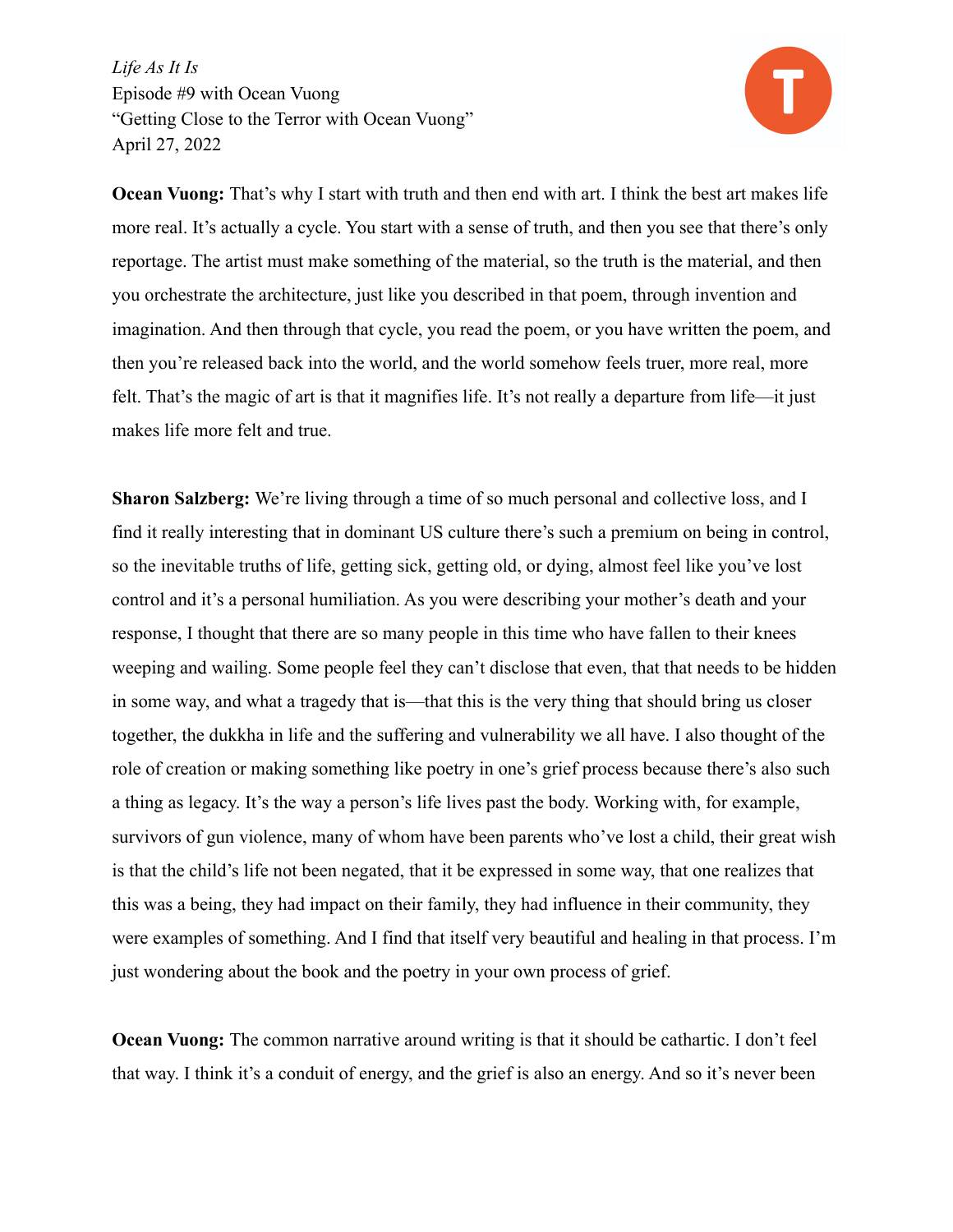

cathartic for me, but there is a satisfaction in building something that could then be shared. I think for me, a book is like a town square. You fashion it the way you dreamed it, but the best part of it is that people get to inhabit it and engage with it and feel however they want to feel and bring their own griefs and joys to it. Ultimately, the poet is an architect. You build a space, a linguistic space, and whatever folks bring to it is valid. That's really important to me. But I don't think I'm any more free of the feelings through it. I know more. You might realize, "Ah, I can express this feeling this way," so you feel perhaps more grounded. But you're not washed of any of the grief or the feelings.

**James Shaheen:** Ocean, I'm hoping you can read a couple of poems for us from the collection. Could you read "Almost Human"?

**Ocean Vuong:** "Almost Human." It's been a long time since my body. Unbearable, I put it down on the earth the way my old man rolled dice. It's been a long time since time. But I had weight back there. Had substance  $\&$  sinew, damage you could see by looking between your hands  $\&$ hearing blood. It was called reading, they told me, too late. But too late. I red. I made a killing in language  $\&$  was surrounded by ghosts. I used my arsenal of defunct verbs  $\&$  broke into a library of second chances, the E.R. Where they bandaged my head, even as the black words kept seeping through, like this. Back there, I couldn't get the boys to look at me even in my best jean jacket. It was 2006 or 1865 or .327. What a time to be alive! they said, this time louder, more assault rifles. Did I tell you? I come from a people of sculptors whose masterpiece was rubble. We tried. Indecent, tongue-tied, bowl-cut & diabetic, I had a feeling. The floorboards creaked as I wept motionless by the rehab window. If words, as they claimed, had no weight in our world, why did we keep sinking, Doctor—I mean Lord—why did the water swallow our almost human hands as we sang? Like this.